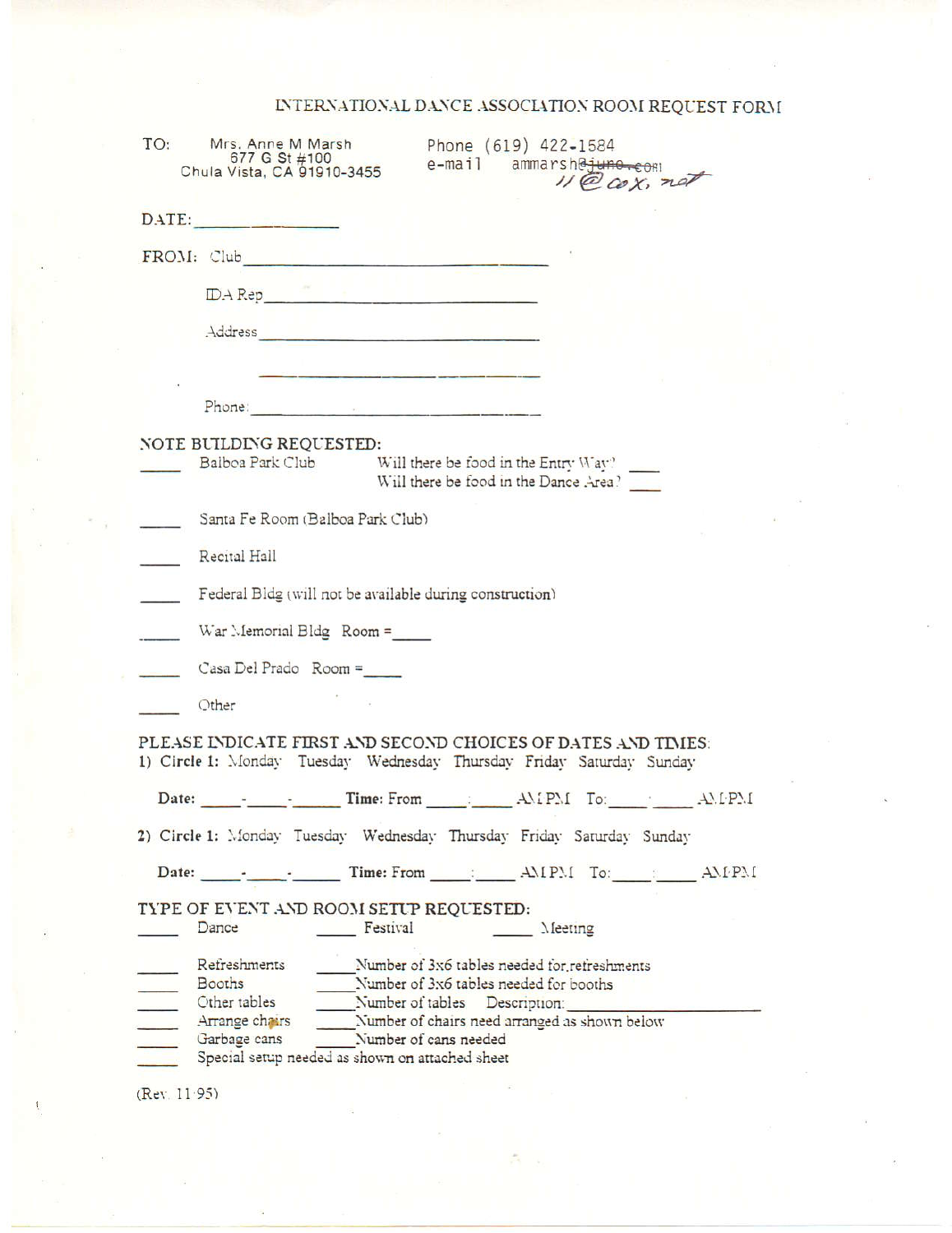| (See back page for maximum usage)<br>OTHER / COMMENTS: |                     | $(How many?$ $)$                                                                                                                            |                               |  |
|--------------------------------------------------------|---------------------|---------------------------------------------------------------------------------------------------------------------------------------------|-------------------------------|--|
|                                                        | TABLES: CHAIRS:     | P.A. (Mic): Yes / No PODIUM? Yes / No                                                                                                       |                               |  |
|                                                        |                     | EQUIPMENT SET-UP REQUEST: Due no later than:                                                                                                |                               |  |
|                                                        | Facility: Facility: |                                                                                                                                             | Total Attendance:             |  |
|                                                        |                     |                                                                                                                                             |                               |  |
|                                                        |                     |                                                                                                                                             | Phone: $\qquad \qquad \qquad$ |  |
|                                                        |                     |                                                                                                                                             |                               |  |
|                                                        |                     | Event Time:                                                                                                                                 |                               |  |
|                                                        |                     |                                                                                                                                             |                               |  |
|                                                        |                     | Permit #: Event Date(s): Event Date(s):                                                                                                     |                               |  |
|                                                        |                     | Park and Recreation Department / Metro Division<br>Balboa Park<br>(619) 235-1103 FAX (619) 235-1112<br>RESERVATION REQUEST / SET-UP DIAGRAM |                               |  |
|                                                        |                     | City of San Diego                                                                                                                           |                               |  |
| Year:                                                  |                     |                                                                                                                                             |                               |  |

 $\Box$  = Table, X = Chair

(Please sketch below your set-up of where and how you want your tables, etc. to go):  $\langle \delta \rangle$ 

Event: